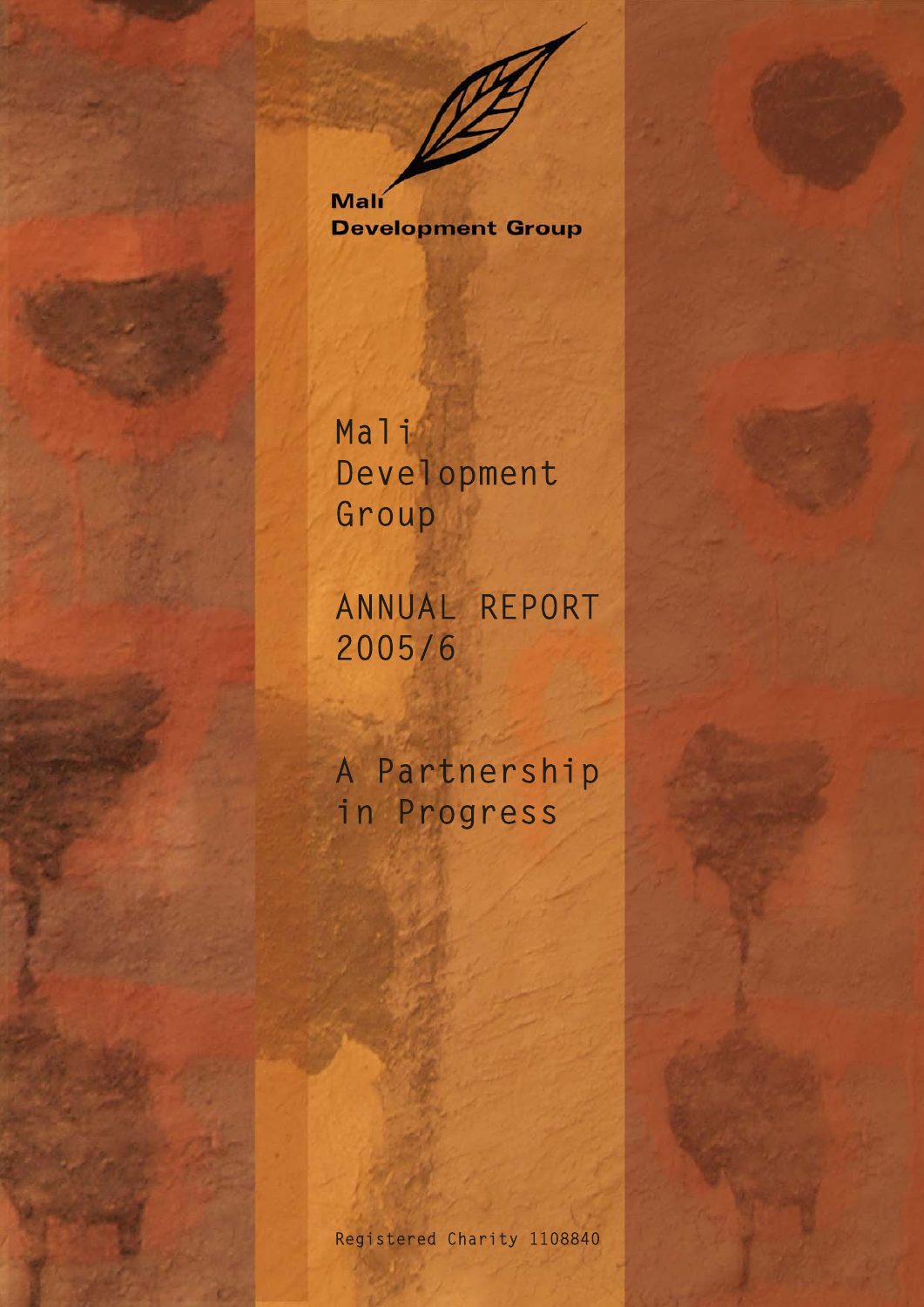## **CHAIR'S LETTER 2006**

As the chair of MDG, I am often asked what makes the way we work within MDG original and different from other organisations. Of course it is partly the fact that we work with Mali which has an extremely varied and vibrant culture and is still relatively unknown in Britain but it is much more than that: I feel that the most original part is that we deal directly with people we have got to know quite well and have come to love and appreciate within Jeunesse et Développement (J&D), making it a personal as well as a professional relationship.

By definition North-South partnerships are between people of very different cultures and faiths and extremely different perceptions of what is important in life. That is what is so exciting about them! But it is not always easy and while recognising the values of traditional African culture –it's social cohesion, it's collective sense of responsibility, the family solidarity, the respect for the old, and the high value given to consensus - we are often shocked or bewildered by other things - a very "elastic" sense of time, litter everywhere, and women having very little say in decisions which affect them. It is legitimate to be shocked or bewildered, there is nothing wrong with that as long as we can talk about it, exchange ideas and do our best to understand … and we DO talk a lot with J&D or rather we email a lot, exchange a lot, ask a lot of questions, make suggestions and … yes, we disagree sometimes but the contact is never interrupted and the exchanges are always direct, extremely interesting and very often a lot of fun! This is not because we know best nor have higher expectations but because we have a common goal: more justice for the people of Mali in particular and Africa in general.

Then there are these very special moments when we go ourselves to Mali and visit and have the famous "life changing experience" that so many people who discover Africa for the first time, report having … Try it, it is all true …and quite a few among us can vouch for it now … And it is also becoming "a two way street" as two members of J&D, Tanty, our link worker and Gadio who works with J&D's "Micro-projets" , visited London, Oxford and York this summer for the first time and shared our life for two weeks! It was exhausting for all concerned (especially for the "Organiser In Chief", our secretary John Hedge) as their schedule was crammed with contacts with funders, professional meetings, social visits, shopping expeditions, and sightseeing … all in "Malian" temperatures of 33° and 34°! But it was undoubtedly an extremely enriching experience for everybody. As Gadio and Tanty very movingly said to us the night before they left: "We have had two years of experience in two weeks and we will always have in our hearts the warmth of the welcome we received, the beauty of the country we had never seen and the opening up of our minds to different way of thinking and living"… It was all about mutual understanding and sharing as we talked a lot, listened a lot, learned a lot, laughed a lot … and cried a bit too, on their last night … but most of all we celebrated similarities and differences between our cultures.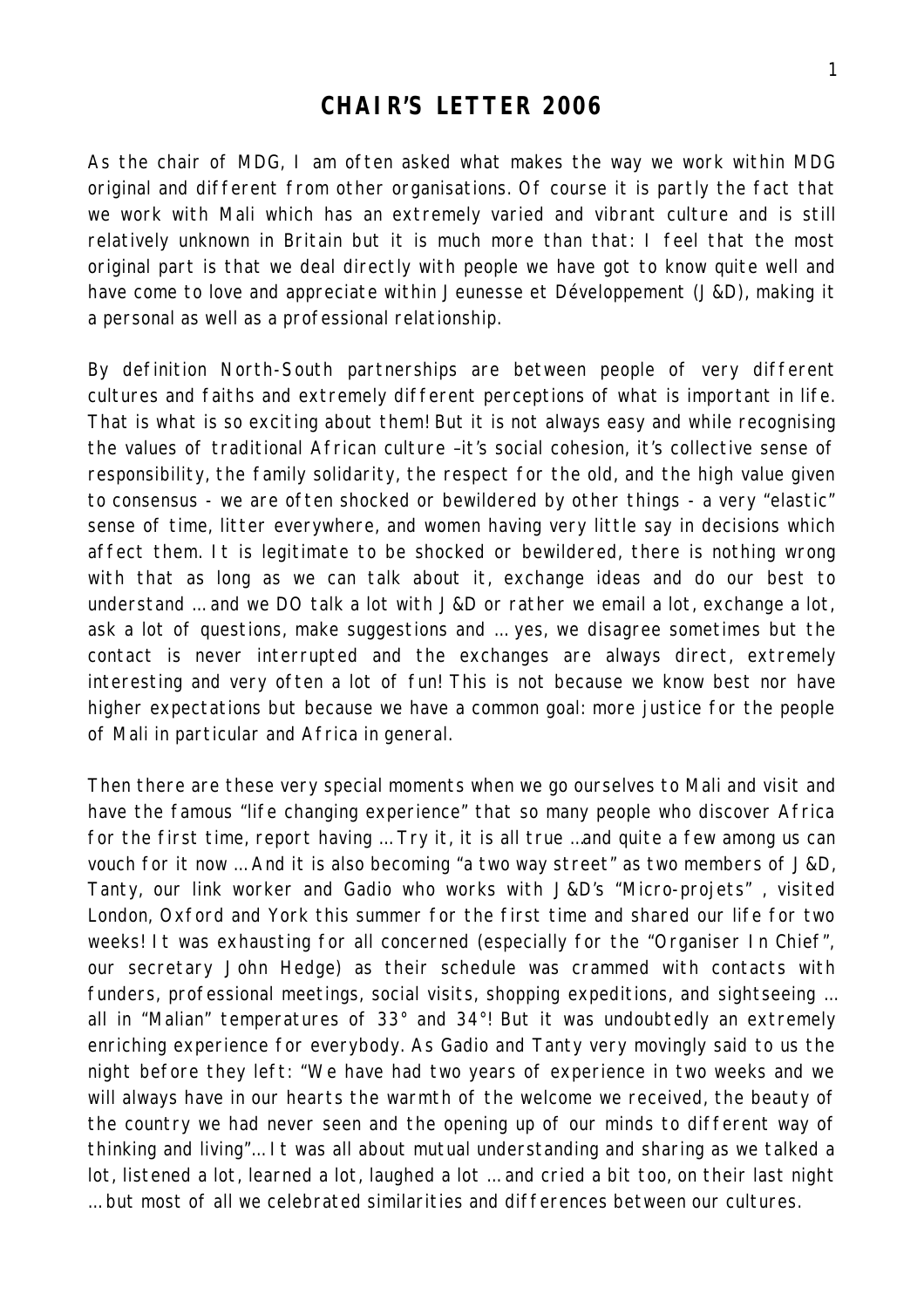This last year has seen a lot of other exciting developments, too many really to talk about them all … just read this Annual Report, you'll see! But I would like to mention just a few of these developments and especially, first, to pay tribute to Andy Benson's invaluable work on strengthening the organisational capacity of J&D and helping them to think strategically about their work. In small development NGOs like J&D, the day-to-day work-load is so heavy and so fragmented that there is usually precious little time and/or expertise to pause and reflect, develop strategic initiatives, network, set aside time for training and try to integrate your action into the wider context. So J&D is really very fortunate to have benefited from the capacity-building enhancement that Andy has provided. It is of course an ongoing commitment and Andy has to be thanked not only for that but also for the remarkable networking he has initiated here in Britain with about 20 other organisations working in Mali, including some "big guys" like Christian Aid, Tear Fund or Plan International. This will not only, hopefully, put Mali on the Department for International Development map here, and in the public eye, but also increase opportunities in Mali itself as it will provide opportunities for cooperation, sharing of good practice and common campaigning.

Another exciting development is the redesign of our web site and the new voucher scheme attached to it, which will be a golden opportunity for us to develop new funding options. In this, the huge amount of work done by Ken and Linda King in collaboration with our "Artist in Residence" Andrea Hewes, is to be highly commended: hours and hours were spent by all three on researching the contents of the pages, on choosing the colours, the fonts, the links for the site, without forgetting finding the right tone to pitch a voucher … for 10 condoms for example …or for two goats or for a purifying water kit…. Very tricky!

Finally I'd like to mention the wider world. Seeking to better the condition of women in the village of Woma by helping them acquire another grinding mill, facilitating social transformation by empowering the poorest through Reflect Circles in Lemouroutoumou or educating the community in Mafélé about different ways to combat malaria is all well and good and MDG, in collaboration with Jeunesse et Développement, is doing sterling work in all this but how do these "small islands of success", as Professor Robert Chambers famously said, connect to economic growth and progress? You cannot really ignore wider contexts for too long and a lot of these problems would not even exist if the main resource of the farmers in Woma, Lemouroutoumou or Mafélé, e.g. Cotton, was paid a just price on the International Market and if the American government did not continue to scandalously subsidise its own cotton farmers. Last January Sue Raikes and Adrian Moyes went to Mali for the first time and met a large group of cotton farmers to talk about their problems, to see what sort of advocacy work could be initiated here and also to promote organic cotton. They reported their finding to The Fair Trade Foundation and this is certainly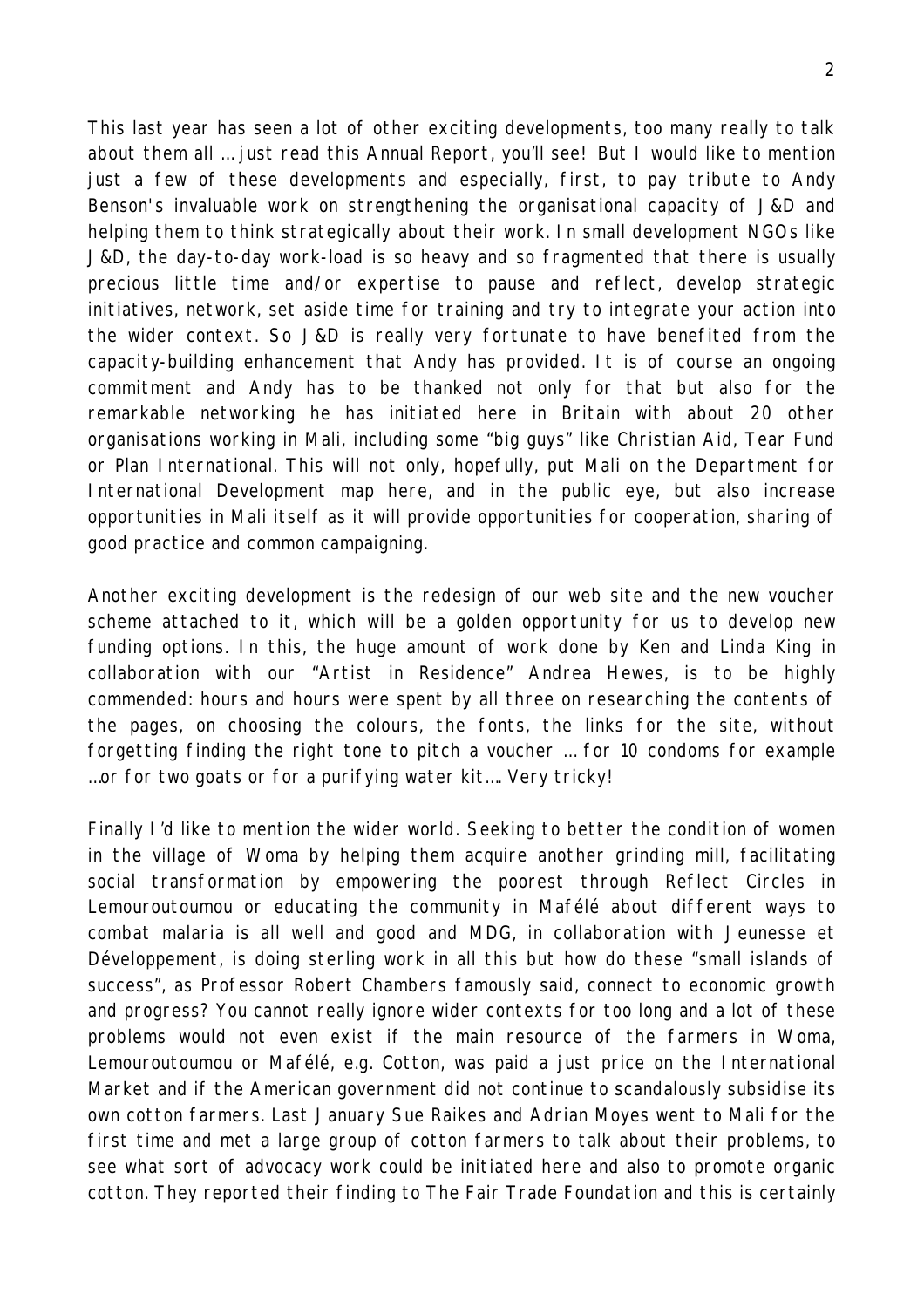something we will be following up as you cannot depoliticise development initiatives and remove them from public scrutiny at the local level.

So when I think about our work, I feel that what we are trying to do, hand in hand with J&D, is to respond to the social energy of the people as the subjects rather than the objects of development because as Desmond Tutu memorably said: "I am not interested in picking up crumbs of compassion from the table of someone who considers himself my master. I want the full menu of rights".

#### **Laurence Lalanne-Devlin**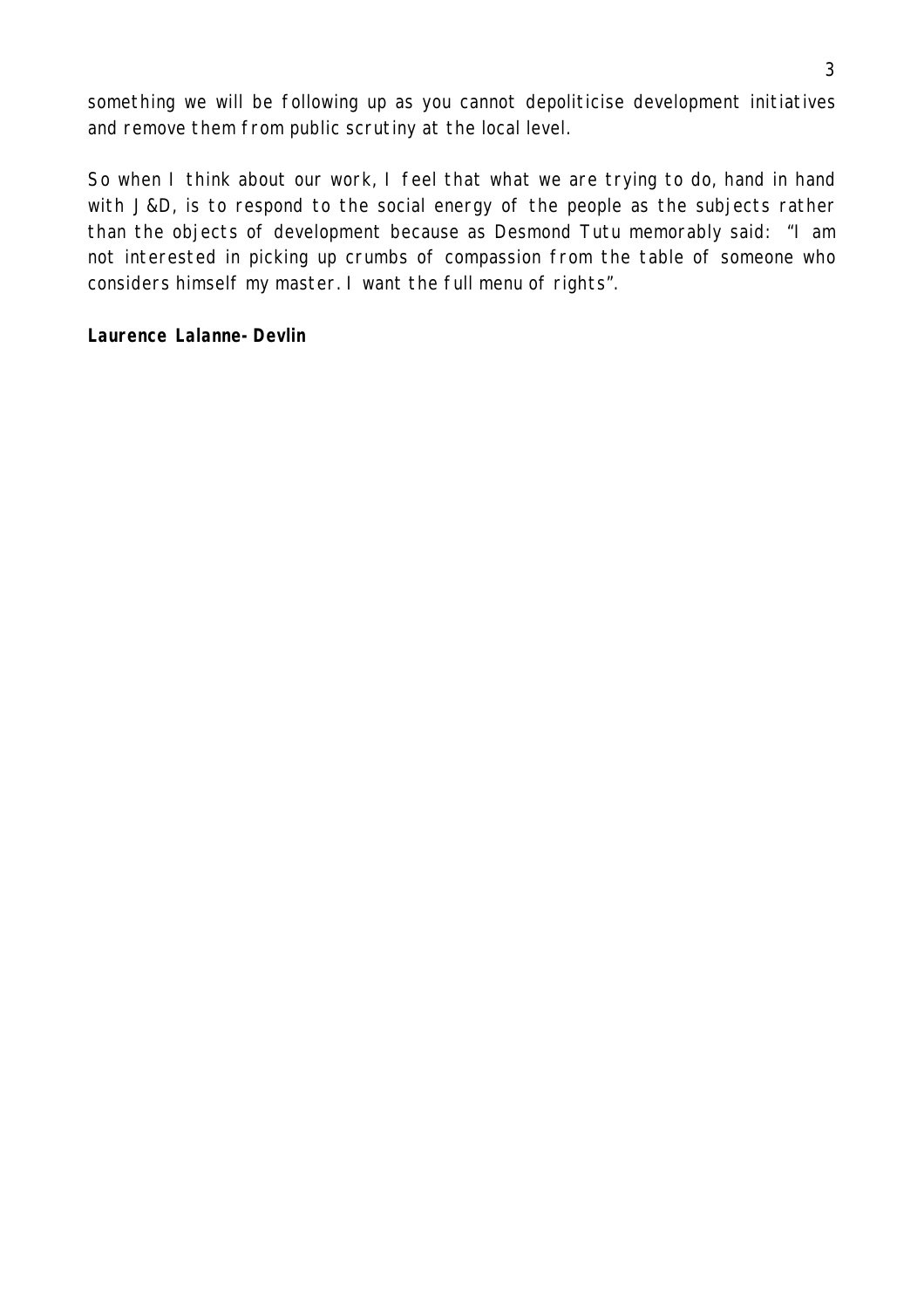# **MDG Secretary's Report**

This has been another busy year for MDG, and these are some of the highlights from the range of our activities:

### **Progress on the Work Plan.**

We are now half way through the current 2005/8 work plan and much has been accomplished. In the last year this has included:

- Development of the women's market gardens, wells and mills in Manankoro.
- Funding, with the help of Truckfest, the Funding Network, and many individual donations, the ongoing Reproductive Health Programme in Bamako.
- Support for J&D's organisational development and future planning.
- Funding of improvements to Karamoko Sangaré school in Bamako.
- Providing equipment for the new clinic at Womoga.

In the coming year we will be concentrating on providing the money to build the barrage to conserve water for local people in Mafele, Manankoro, but also supporting a major malaria prevention programme across the Manankoro villages.

#### **Links and Educational work.**

As members of the United Kingdom One World Link Association (UKOWLA), we are very committed to the development of links, and this is one of the roles of Tanty Samake, the MDG Link worker, funded by us, and a member of the J & D team. Tanty's recent visit enabled her to meet many members and see some of the link projects.

Some highlights from the last year have been

- The new link between Mamadou M'Bodj Lycee and Ansford Community School in Somerset.
- Kader Keita's visit to Ladygrove School and working with over 100 kids at the school fete, followed soon afterwards by Tanty and Gadio's visit.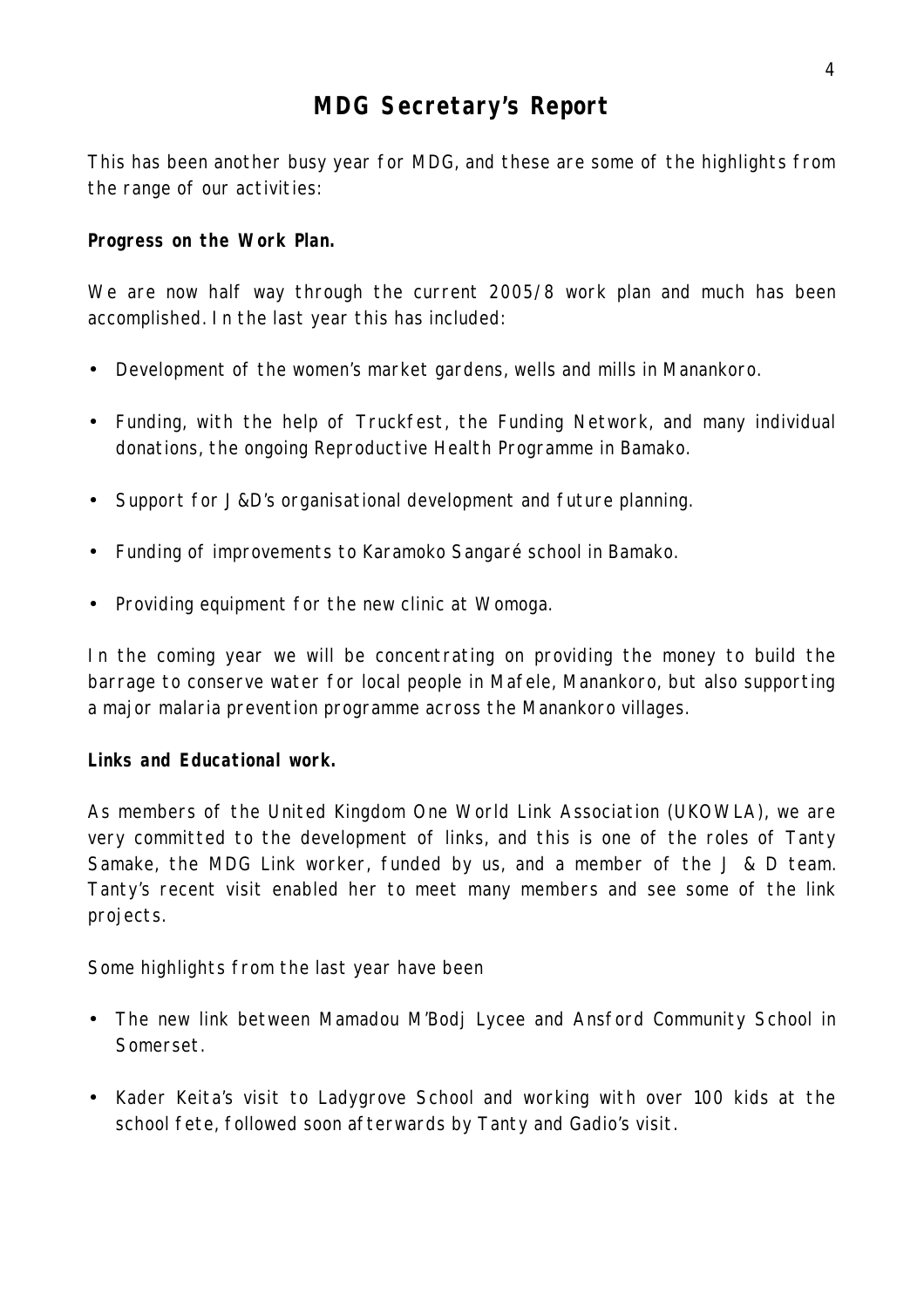- A visit by Tanty and Gadio to Aylesbury Prison to meet the young men from the Toyota Workshop, where the In I Che vehicle was prepared. The young men asked Tanty and Gadio questions for two hours!
- The video about school life, I slam and living in Bamako produced by the children at Karamoko Sangaré.

## **Networking**

Three particular highlights this year show MDG beginning to work more actively with other agencies and groupings.

- First was the highly successful launch of the Mali Interest Group, organised at Methodist Relief Development Fund by Andy Benson. It was immediately clear that there was much room for mutual support, ideas sharing and collaboration in raising the profile of Mali in the U.K. Since then Andy has continued to work on developing the network and the contact list is already in regular use.
- Secondly, MDG has been a partner organisation in the Kader Keita visit to this year's WOMAD organised by Sarah castle and Dudu Sarr of ADUNA. In the three weeks leading up to the festival Kader had highly successful workshops with young offenders and disadvantaged young people in Reading. At the festival itself he was an absolute wow!
- The collaboration with International Service (IS) on the visit by Tanty and Gadio, and our ongoing links with the IS worker in the J&D Team, Maria McLoughlin. While in York with IS, Gadio was able to meet as a micro-project worker with a team from the Princes Trust, who have pioneered a similar approach in the U.K.

MDG is entirely volunteer based and most of our fundraising is by our members. Elsewhere in this report is an account of that work by Linda King, who leads our team running and supporting events. As her report shows the activities are many and varied, with some important new projects to be launched at this year's AGM. Special thanks are due to Linda for her commitment and encouragement to everyone who helps with this work.

## **John Hedge**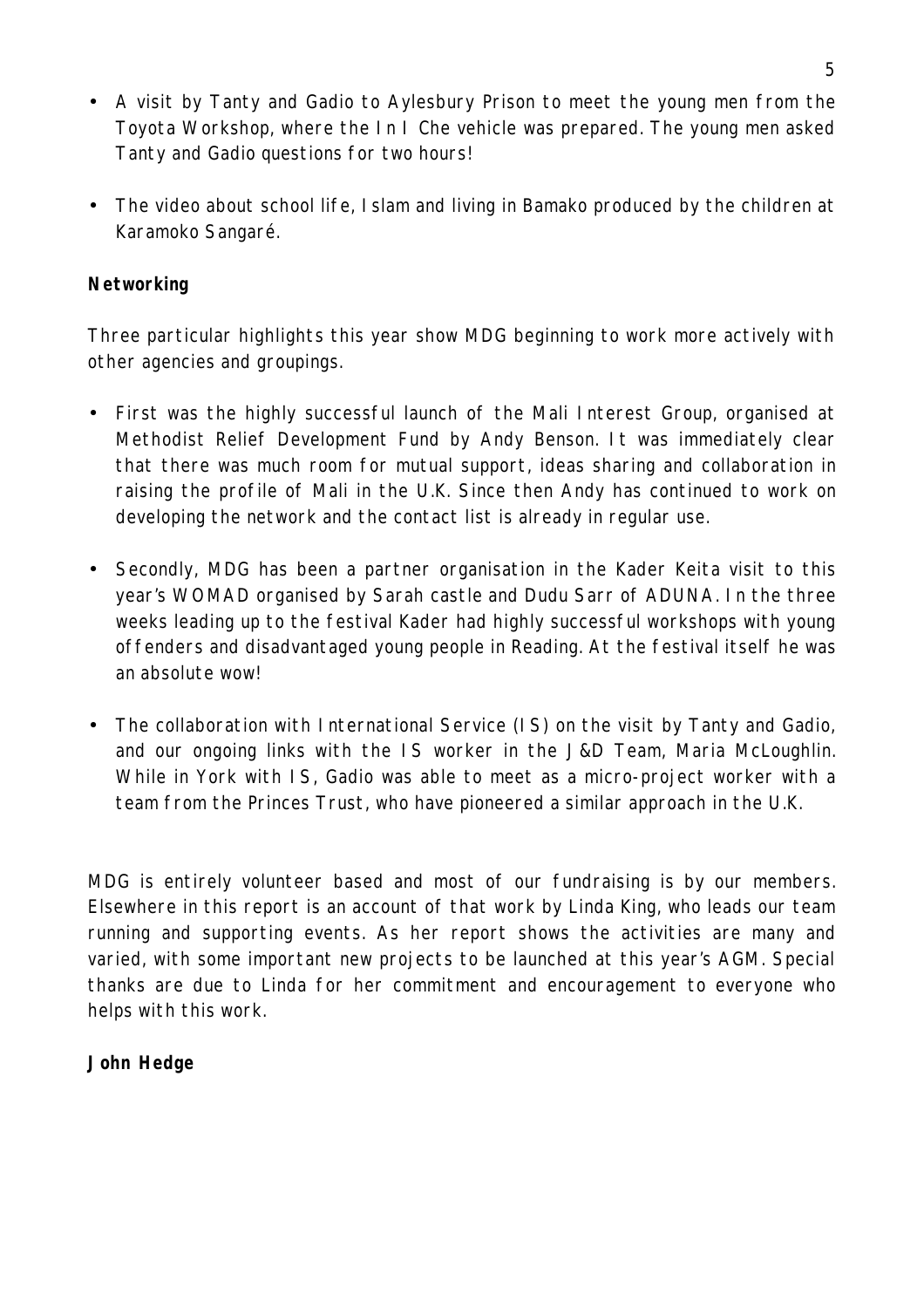# **Treasurer's Financial Report for the year ending 31st March 2006.**

## **Background**

An Income & Expenditure Summary for the financial year ending  $31<sup>st</sup>$  March 2006 plus explanatory notes and comparative figures will be sent to the Charities Commission with our Annual Report, Annual Return, Register Check and Independent Examiner's Report. MDG remains in compliance with regulations. Key features are summarised below and funds continue to be mainly transferred to the charity's partner in Mali, Jeunesse et Développement (J&D)

### **Income**

Regular contributions and membership income have increased and revenue in the financial year totalled more than £21,000. The previous year was exceptional as it contained a significant £18,000 contribution from the Kennington Overseas Aid Group, associated Gift Aid refunds of over £8,000, substantial funding for provision of the Toyota vehicle and a sizeable individual contribution. No Gift Aid refund was recognised in the financial year since its date of receipt meant recognition would be in the 2006/7 financial year.

The largest elements of income during the financial year were as follows:

- Donations and membership subscriptions representing 62% of income, the majority being on a Gift Aid basis. The charity benefits from an increasing membership level, and a rising contribution from standing orders as well as other regular contributions and individual donations.
- Fund raising events accounting for 35% of revenue. The largest funding source was a vital £6,500 contribution from the Truckfest festival. Also, in excess of £800 was raised from a very successful book sale in Oxford plus various other events and social functions, as reported elsewhere in the Annual Report.

## **Disbursements**

Financial Disbursements are as agreed by the committee and fall within the Work Plan for 2005/8 agreed between MDG and J&D. Designated officers appointed from within the charity's committee provide prior approval for donations and all expenditures. Regular committee meetings are held at which time expenditures, donations and other matters are fully discussed.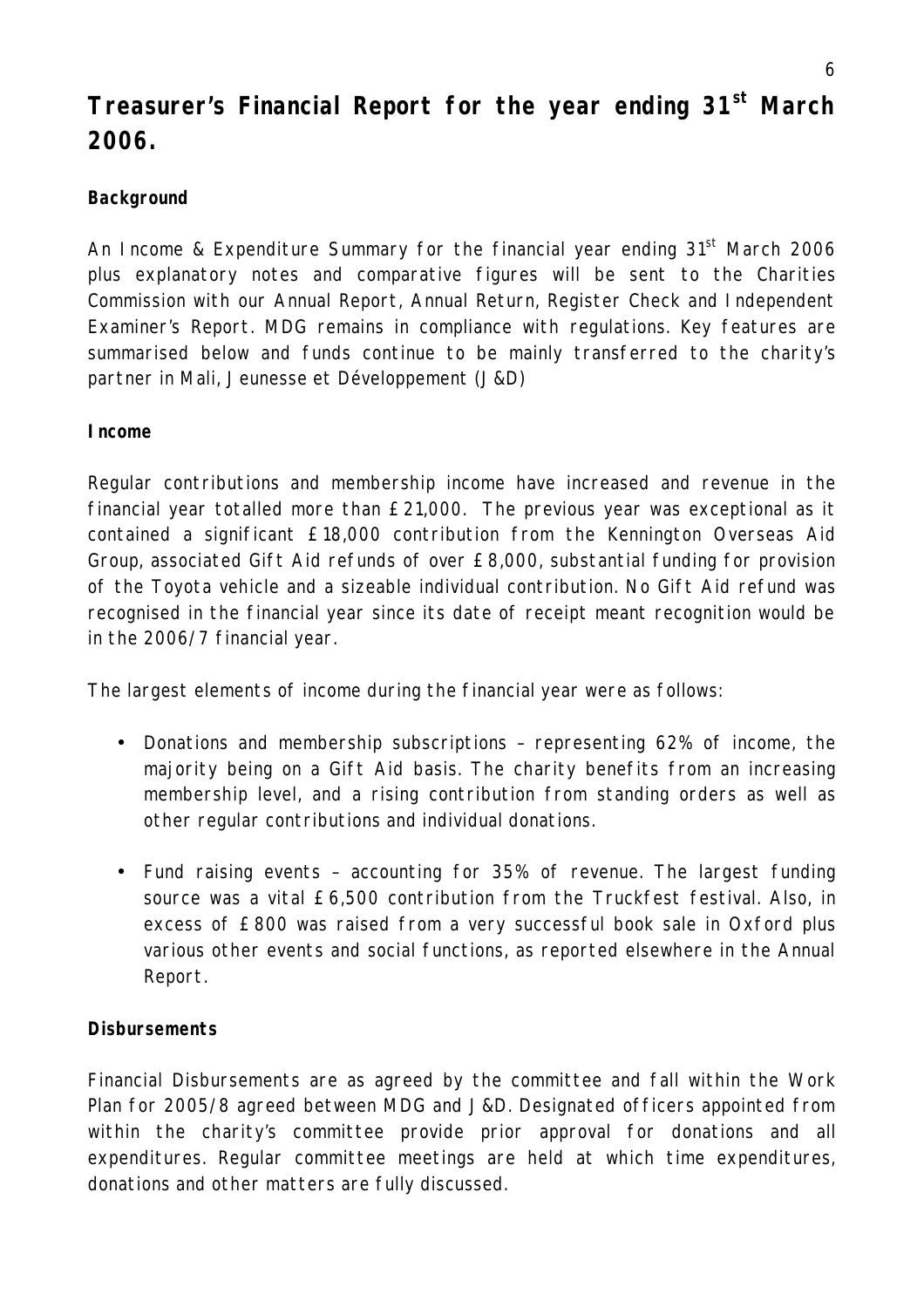Transfers to J&D amounted to £36,800 in 2005/6 compared to £24,600 in the previous year with modest expenditure being incurred in transfer costs. Other costs included £735 for public liability insurance, which is necessary where public events are held such as those carried out by MDG.

## **The Current Financial Year**

Since the year-end, income has amounted to roughly £15,000 in the first four months of the year. This partially reflects the recent receipt of £7,361.28 relating to a successful bid to the Funding Network for our Reproductive Health project, and this sum plus anticipated funds from the 2006 Truckfest should ensure that this year's commitment is met. Other receipts include £2,928.42 for a Gift Aid refund and £1,341.42 regarding a Comic Relief contribution. A further Gift Aid application will be made in due course.

Transfers to J&D in the 2006/7 financial year have amounted to £18,000 to meet defined needs in Mali. It is now current practice for the charity to remit funds on a quarterly basis subject to Work Plan compliance and prior approval by the committee.

A deficit of £18,219 occurred in the 2005/6 financial-year. This reflects utilization of the significant surplus at previous year-end. Following transactions since March 31<sup>st</sup> 2006, the charity's bank account balances amounted to  $E4,320.56$  as at August  $3^{\text{rd}}$  2006.

## **David Hedge**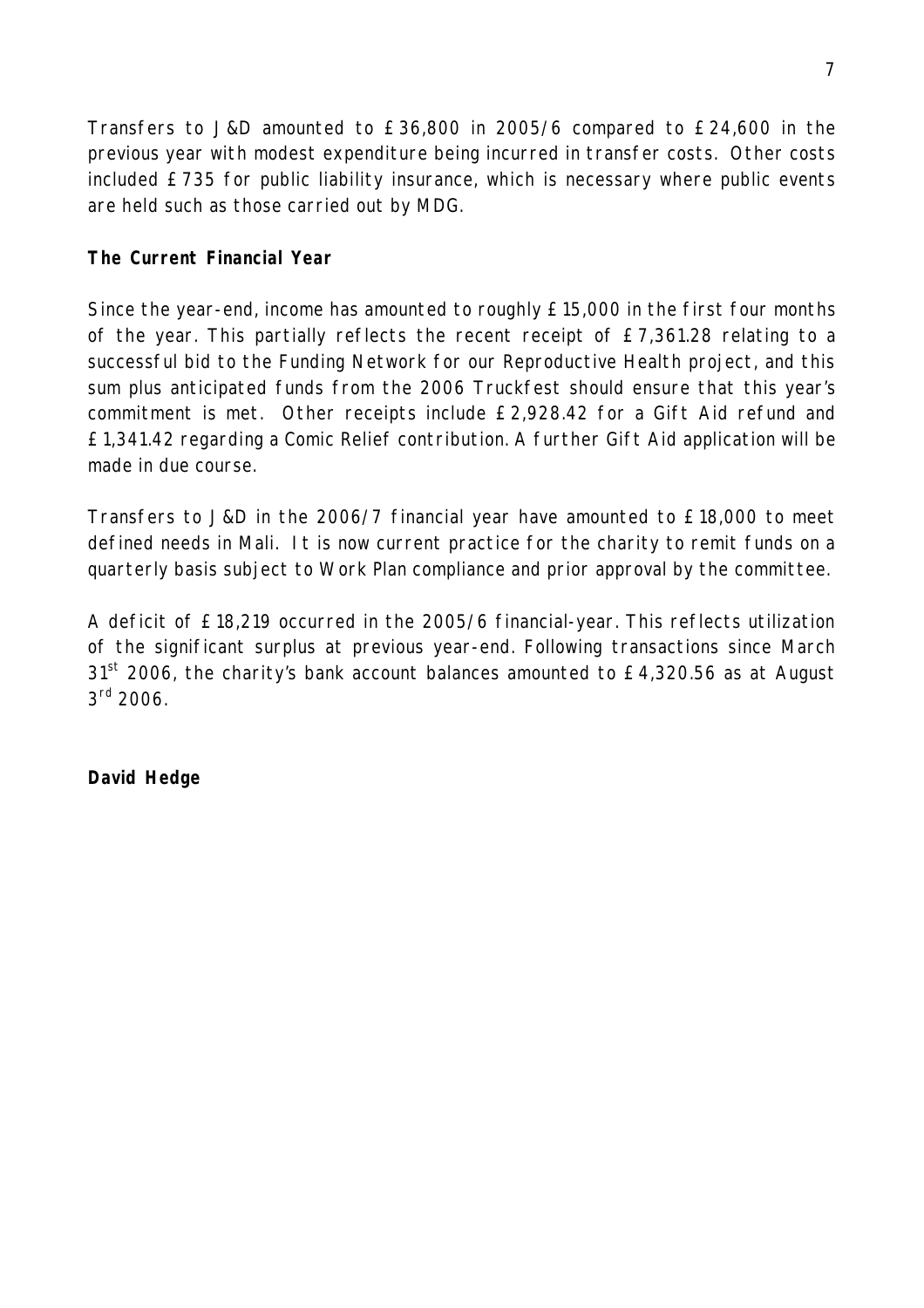# **Membership Secretary's Report**

People become members of MDG in a variety of ways. They may have joined at an event, checked out our web site, or been encouraged to get involved by a friend or relative. Full membership of MDG is also available to people who have donated the equivalent of the membership subscription. People can join as individuals, family members, or as part of a group or organisation membership- schools or churches for example.

New members are automatically added to the membership list. We have had 27 new members or member groups since the last AGM making a current total of 137 households or groups that have contributed since September 2000 when MDG first got going. When people join MDG we try to establish their particular interests and skills. As an entirely volunteer organisation we rely heavily on the skills and willingness of our members. The past year has certainly seen an increase in the number of members actively involved in our work in a variety of ways. This has ranged from translation work to new funding events, and active support for our link work with schools.

All categories of members are sent the current newsletter by email if possible or by post if not. It is a prime aim of MDG to keep all members in touch with MDG's plans and progress and we receive regular feedback from members who appreciate this direct approach. If you move house, or change or open an email address, please let me know so that I can amend my records. janicehedge@btinternet.com

#### **Janice Hedge**

# **A view from Eric Ward, member and patron**

One of the really good things about MDG is the personal link with people in Mali. The relationship with J&D is productive and close, with a great deal of respect on all sides, but there are also real friendships and strong personal ties. E-mail has been really helpful in this, but MDG has also been very fortunate in having a number of members willing to visit Mali at their own cost. This has really strengthened both the link and our awareness. In addition we have had visits from J&D team members to this country, including Sue Upton, when she visits her family in England. It all adds to the strength of MDG as an organisation - we can all see that what we are doing is benefiting real people.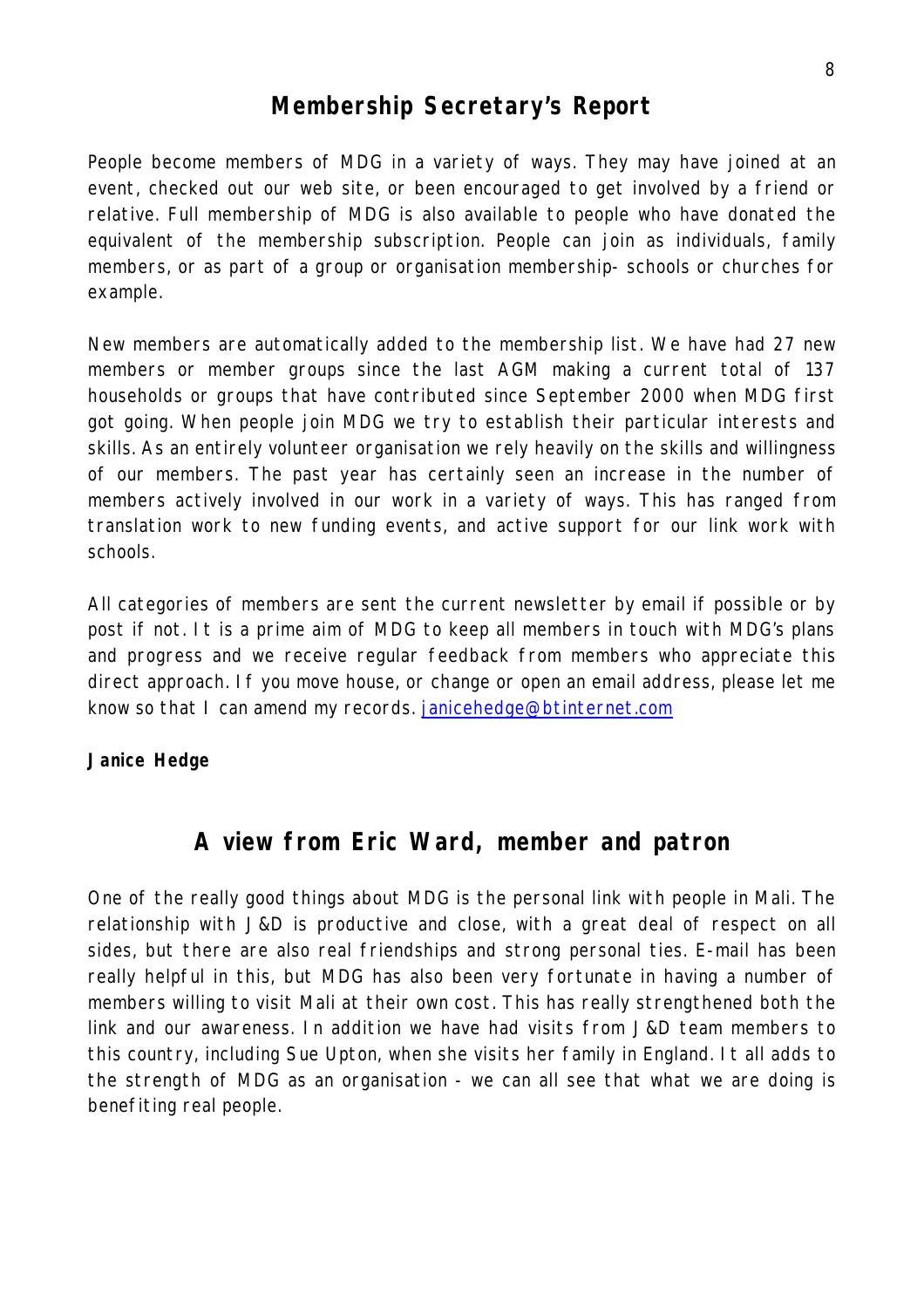# **Fundraising activities for MDG**

We've had another really good year for fundraising with members contributing in so many ways! Thank you to everyone for your efforts. In the last year we have had a really wide range of events including:

- *A wine tasting- thanks to Peter Devlin.*
- *A Bat walk- thanks to Linda Francis.*
- *An Opera evening- thanks to Peter Knapp for the singing, and Sue Raikes and Adrian Moyes for the organising.*
- *An Auction in London- thanks to Andy and Gail Stonard and family.*
- *Several Oxford book sales- thanks to lots of people, but especially Chick White for the storage space, Tim and Andrea Hewes for lots of sign-carrying in central Oxford, and Erica Swift of Community Service for arranging lots of leaflet distribution.*
- *Fielding a dozen stewards for this year's Truckfest Music Festival, as part of our ongoing collaboration to support the Peer Educator programme in Bamako.*
- *A 'slave for a day' project at Didcot Girl's School, when Bev Fraser and her form mates raised money by doing jobs for teachers!*

I'm sure you can think of others as well! We are very grateful to everyone who has helped, and to those who organised events.

In the coming year we will be repeating some events but have some new things planned as well. These include a Grand Prize Draw for Christmas, and, after a long wait, a place has come up for us on the Flora London Marathon Silver Bond scheme. We have a runner, Zoe Sinclair, and we hope all members will support her with sponsorship, as well as selling many draw tickets in the run up to Christmas. At the AGM we plan to launch our third new project, the Gift Voucher scheme, enabling people to buy equipment for J&D projects in Mali as a birthday or Christmas gift. These will also be available to buy on-line a very exciting development for us. More information will be given in newsletters and on the web site soon.

In the meantime you would like to help with an event or run one yourself, please contact me on 01865 890829 or at vinecottage@whereer.com

#### **Linda King**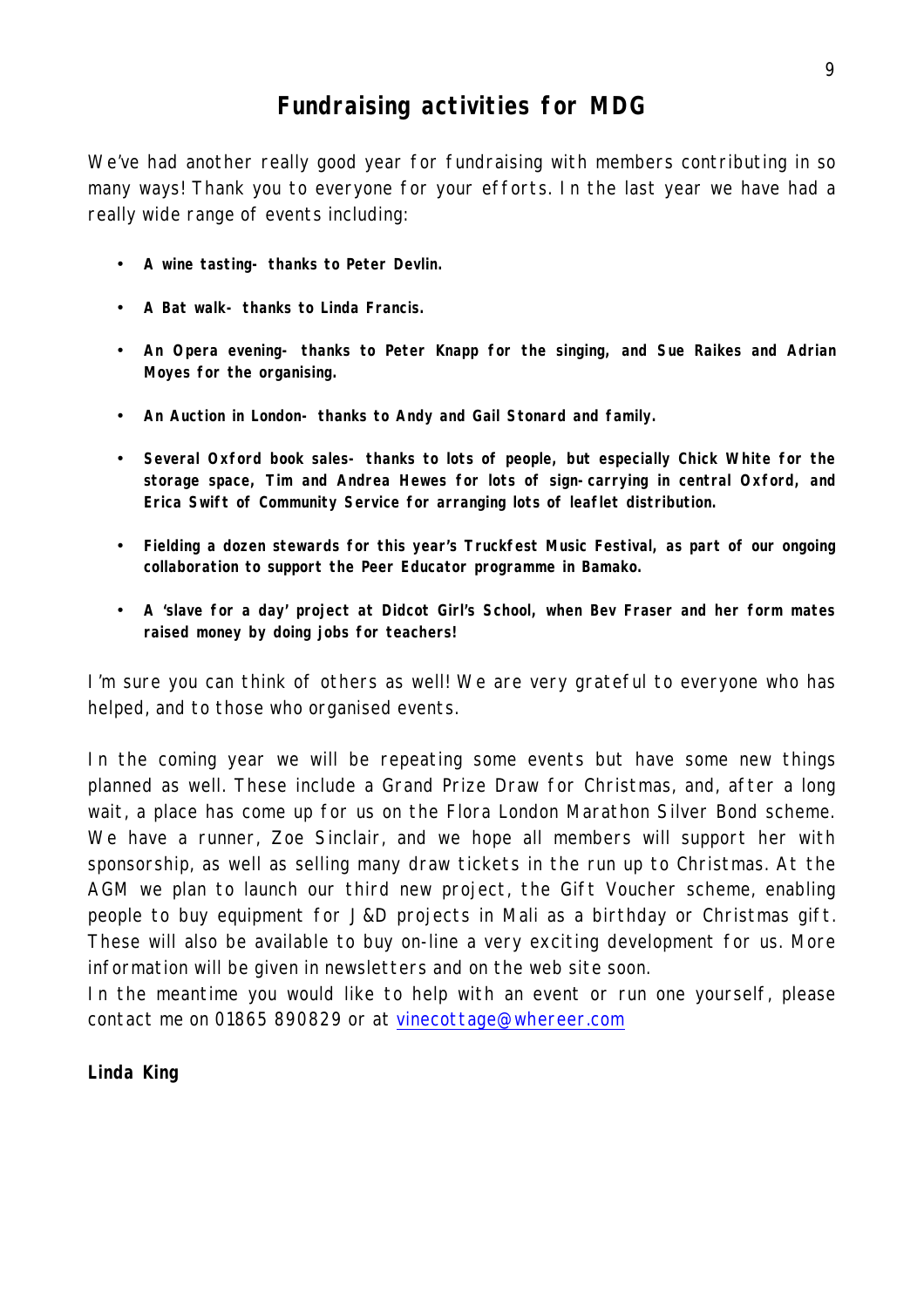## **Report from J&D**

This has been another busy year for J&D. The Manankoro programme continues to evolve and now includes women's micro finance and opportunities for children out of school to enter the education system, in addition to the ongoing literacy, health and civic education initiatives. MDG is supporting women's vegetable gardens in several villages, encouraging better nutrition and increased income generation. Comic Relief funding for young people's micro projects in Mali, Burkina Faso and Togo is entering its third year and the pre-school education programme now supports 30 centres in poorer areas of Bamako. The MDG funded reproductive health initiative works with young people and local schools and health centres in Bamako to disseminate information and facilitate access to contraception, counselling and advice. Links between schools in Mali and England have expanded with the addition of Mamadou Bodj secondary school to the original link with Sangaré Primary School. These initiatives help to increasing understanding of different ways of life and different opportunities among tomorrow's adults. The annual football tournament, sponsored by MDG, continues to inspire and enthral participants around Lafiabougou, the area of Bamako where J&D has its office.

Some funding for Reflect networking in the sub region came to an end in 2005 but the development of links with other West African countries is evolving through the new capacity building unit that J&D is putting in place. This unit aims to build capacity at three levels – in J&D and its programmes, among NGO's in Mali and in the subregion. It plans to promote the sharing of innovation and good practice in development and to improve networking and advocacy so that less powerful voices can be better heard in national and international fora.

MDG is our third biggest funding source, providing 17% of total J&D income in 2005, in addition to the ongoing support, advice and encouragement that make the relationship so important. A series of visits from MDG members greatly enriched the partnership over the last year as does the opportunity for two members of the J&D team to visit England and learn more about the work of MDG in the summer of 2006.

#### **Mahamadou Kone Director of J&D**

**Sue Upton Secretary of the J&D Management Committee**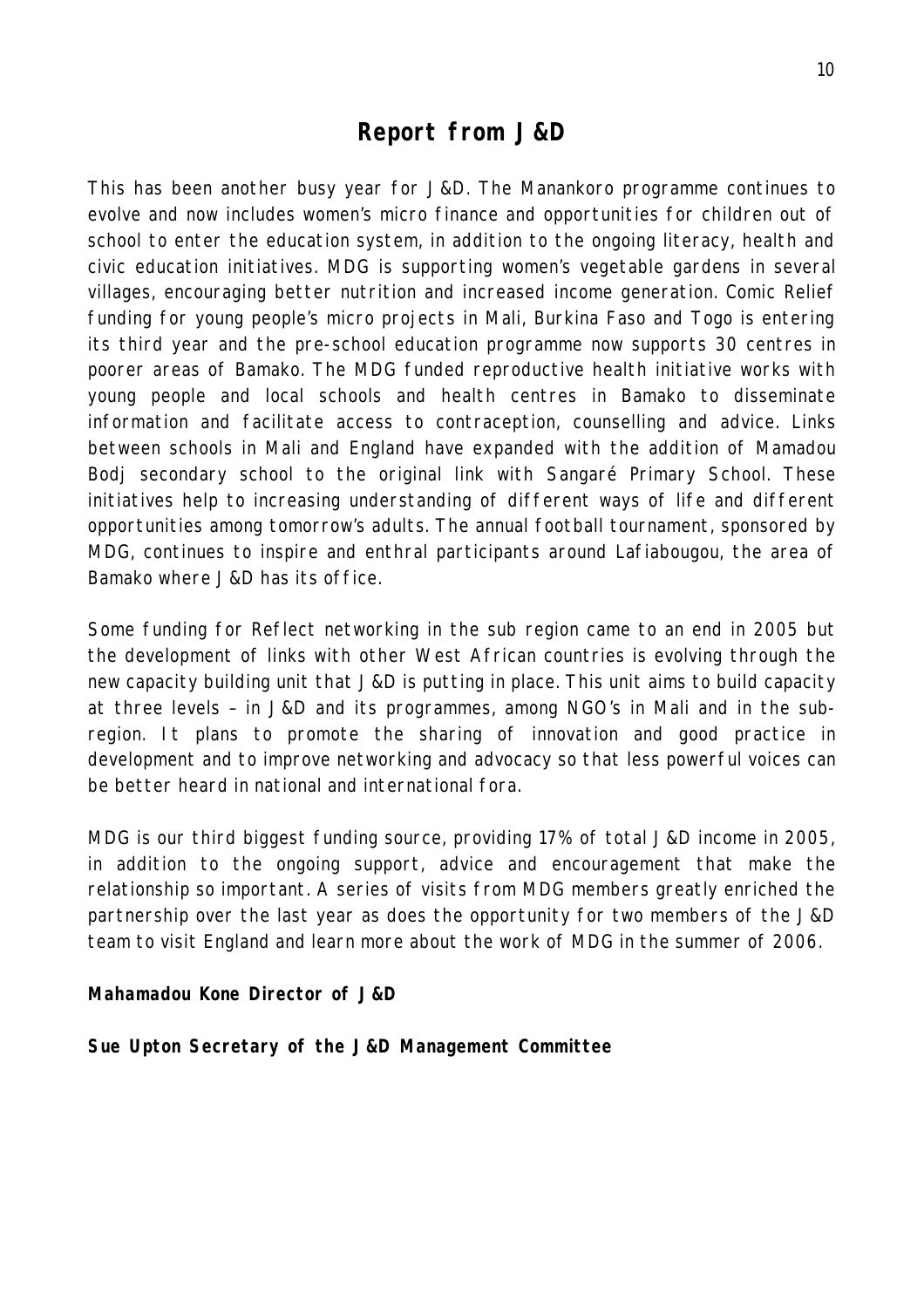# **Working on Strategy with J&D**

J&D, our partner agency in Mali, has now established itself as a substantial local NGO, managing an array of projects, some of which are reported on elsewhere in this report. As J&D grows, so also must its vision of the future, and its aspirations for work with local communities.

In January 2006, as an MDG Committee member I made my second trip to Mali. These strategic issues were the major theme of my discussions with J&D managers and staff, which looked at such matters as:

- **What is a sustainable rate of growth and optimal size for J&D?**
- **What are the management and organisational implications of growth?**
- **How does J&D decide where to work in the future and who with?**
- ß How to develop an appropriate regional West African role for J&D, building on the Reflect and Micro-credit programmes?
- What should be the relationships between NGO activities and the development of State-run public services?
- ß How can Malian NGOs work best together for maximum effect?

On my return I prepared a discussion paper to summarise my own thoughts on these and related issues. The paper was fed into discussions going on within J&D about the creation of a new Training and Development Unit. Preliminary set up work for this unit is now being undertaken and its role, inside and outside of J&D, clarified.

Many of the issues affecting an NGO like J&D are mirrored here in the UK Voluntary and Community Sector, where I work as a freelance consultant. My visit provides an example of ways in which MDG is working to create opportunities for mutual learning between practitioners in Mali and in the UK.

## **Andy Benson**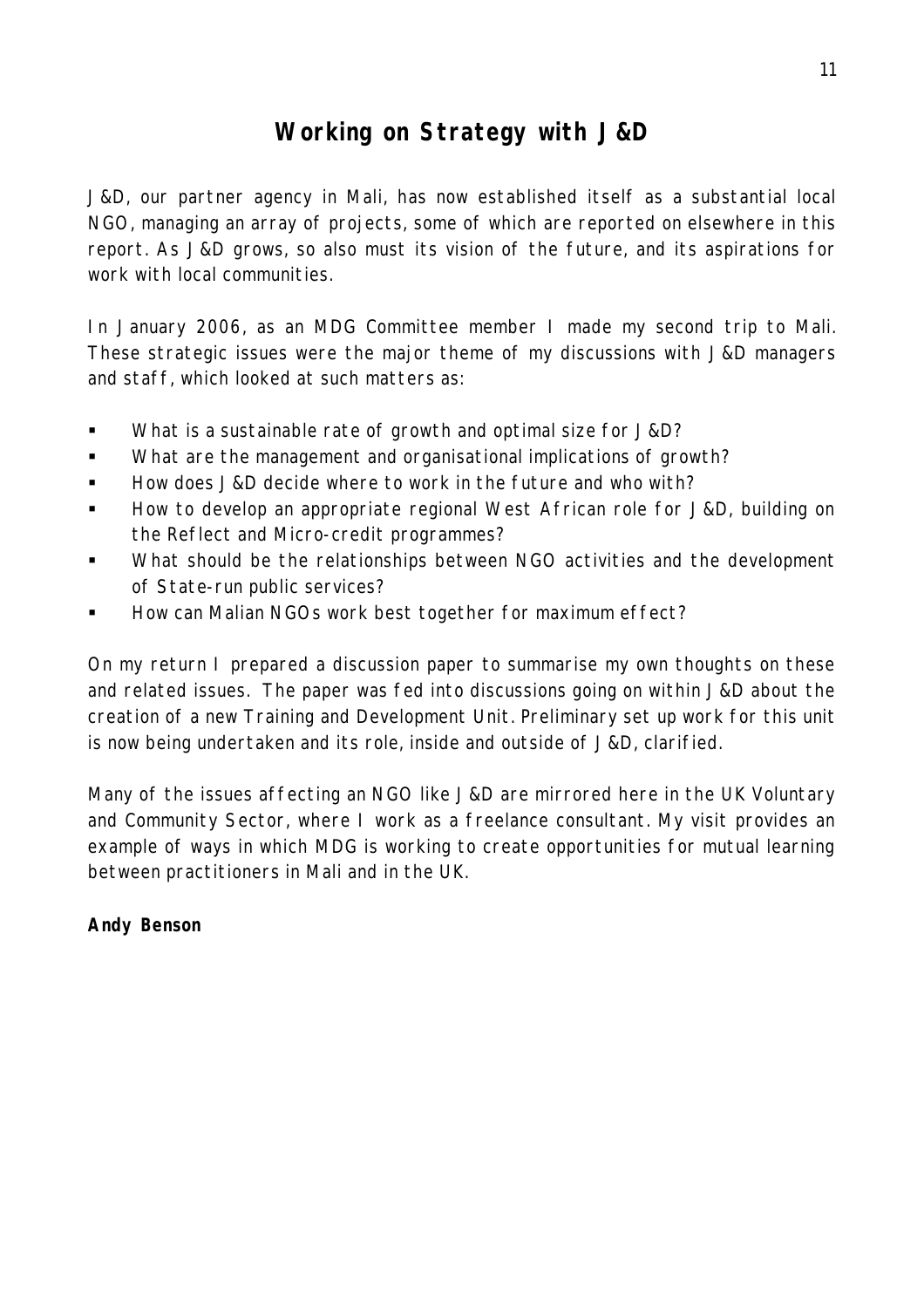# **A Gap Year volunteer's experience with J&D- July 2006**

After 2 years of planning, my feet finally touched Malian soil nearly 3 months ago. I decided to come to Mali to get experience of working with an NGO (as I'm going to be studying Social Anthropology and Development Studies at university) and to improve my French. My main interest has been working with children; as a result I have worked at the Karamoko Sangaré Primary School, and a children's home.

At Sangaré, I was working with the second year class, three times a week. I designed activity sessions where I took 14 kids to do crazy fun filled activities. The aim of these activities was to give them more of a one to one contact time with a teacher, to somewhat better their French and encourage team building and leadership skills. It was so refreshing to see kids' whose main pastime is not the internet or Nintendo and for whom the game piggy-in-the-middle is the days highlight! After the hours session it was great to see them wanting to carry on playing and I was told that some of the games were played at lunchtime with other classes!

The other placement I have is with an organisation called ASEMALI - a home for orphaned and abandoned children. Here, I'm working in the crèche with babies of 6 months to 2 years. It is hard work, but incredibly rewarding. It's lovely opening the door every morning to big smiles and cries of "anna, anna, anna!" It was my birthday in July so I asked for family and friends to donate money to ASEMALI. The money is being wired over in a few days, so, with the help of ASEMALI's director, I'm going to buy up Bamako's stock of baby stuffs!

It hasn't all been work and no play for me though – I became quite the Bogolon master thanks to Kader. And, with the help of Sue and Maria I've been to some of the best watering holes Bamako has to offer!

My parents are coming out soon for a 3- week tour of Bandiagara to round off my stay. Time has literally flown by and I've had the most incredible time so far (apart from the slight malarial mishap). Everyone here at J&D has been so supportive and I know that my experiences here will stand me in good stead for my time at university and beyond!

## **Hannah Smith**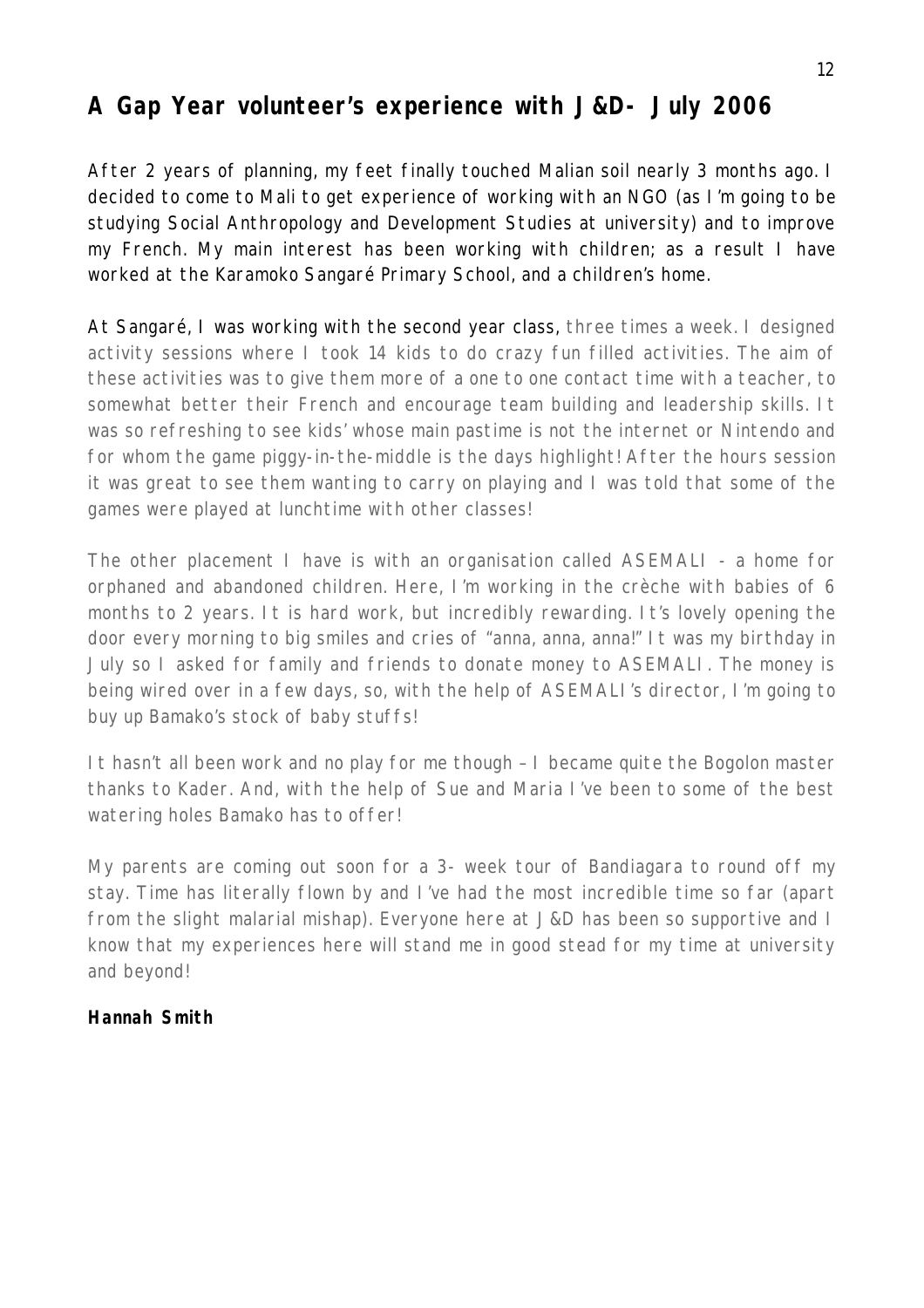# **All about Maria….J&D's new International Service worker**

I began working with J&D as a funded International Service (IS) worker on 3rd April this year. According to IS methodology, the initial 6 months are spent gaining an understanding of the work, the cultural environment and the languages. As part of the initiation process, I've been 'renamed' Mariam Diarra. Surnames are a crucial part of the Malian social fabric and my adoption by the Diarra family allows me not only fraternity with all other Diarra, but also to engage in 'joking relationships' with the Diarra cousins, Traoré, Koné etc. I am continuing to develop my French skills and I am also studying Bambara, the predominant Malian language in Bamako.

I am working with J&D to enhance their institutional capacity generally, paying specific attention to the micro enterprise and young people programme. The programme operates in Burkina Faso and Togo as well as in Mali. J&D provide the overall coordination for the programme, as well as co-ordinating the activities for the beneficiaries in Mali. In May I accompanied the Micro Project team on a monitoring tour of the three countries which gave me a wider understanding of the strengths and needs of the young people and their supporting organisations.

Each young person is supported by a local organisation and they must pitch their enterprise project to a selection panel of young people. If selected, the young person receives between 150 000 FCFA (£150) and 700 000 (£700) to establish their enterprise, 20% in grant form and 80% in a repayable loan. The micro enterprises include carpenters, motorbike taxis, soap makers, clothes makers, telephone card and cold drinks sellers. Their income not only allows the young person some stability or to return to education, but also allows them to contribute to their family's welfare.

The co-ordination of the programme includes enterprise training, confidence building workshops and the participation of the young people in the overall decision-making. It also includes development of the capacity of the organisations directly supporting the young people to empower the young people and to lobby the governments on income tax and other bureaucratic systems, which can frustrate the success of the young entrepreneurs. J&D are committed to the realisation of all levels of this complex programme and I will be working with the team to mobilise on weaknesses identified and build on successes.

## **Maria McLaughlin/Mariam Diarra**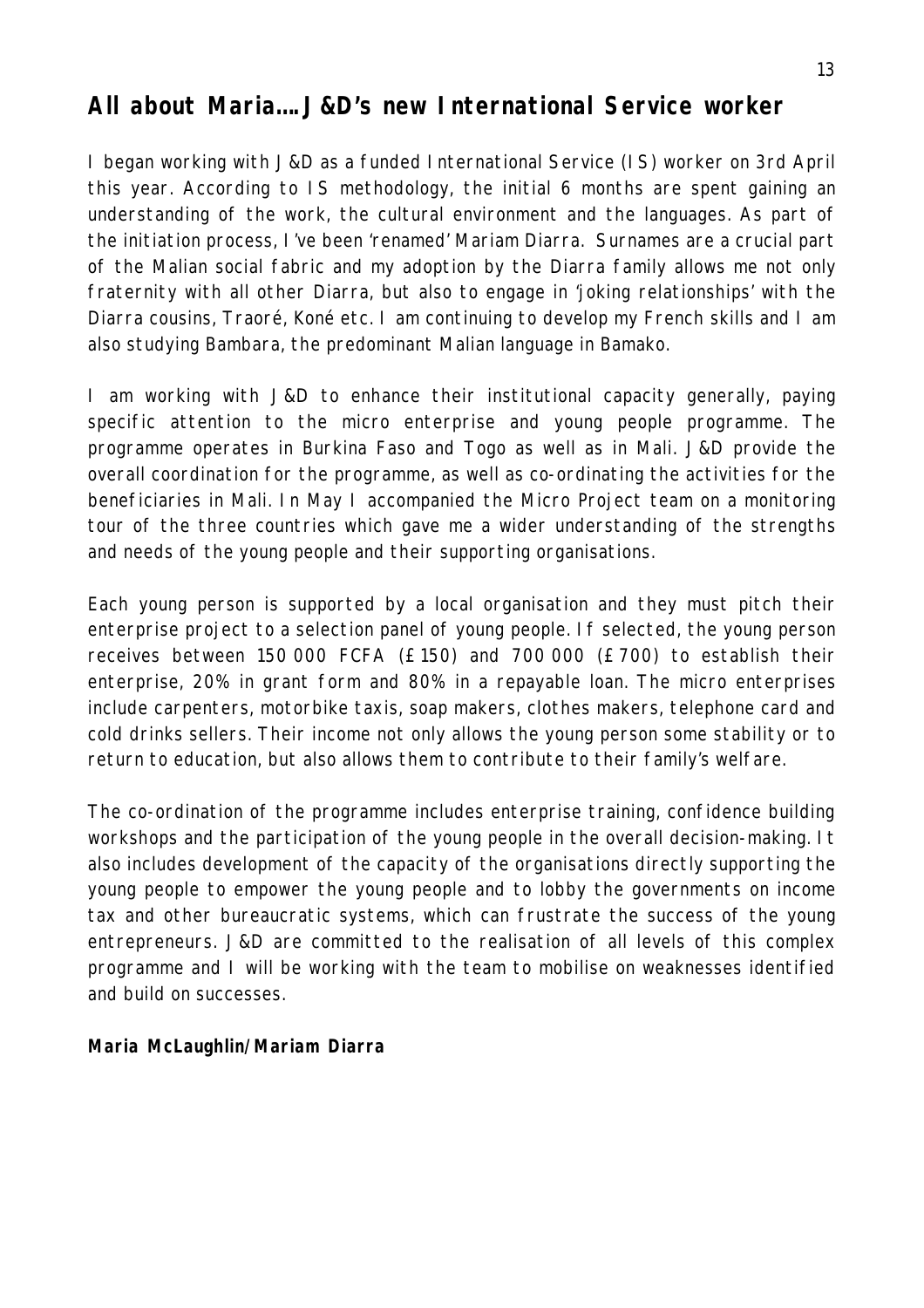# **Ladygrove Park Primary School link with Sangaré School**

Our Year One children have loved learning about life in Mali. At the beginning of the school year we spent a week finding out about the weather, geography and art of Mali through websites, photos from Sangaré School and meeting the exotic and talented Kader Keita. We made Malian flags, dressed paper dolls in traditional colours and style, baked peanut biscuits, designed our own Bogolan patterns, made fish in the colours of the flag, dressed up and spent one whole day pounding grain to find out just how hard it would be to prepare our family's supper!

We loved the video of children dancing that friends brought back from Mali and had a fantastic time sharing all we had learned with parents, when we invited them in to school for tea and biscuits. One parent was persuaded to pay £10 for a cup of tea in aid of Kader's Anga Siri Na project and the children were thrilled to be able to send MDG a sizeable cheque.

We have some understanding of the injustice that means some children in Mali have to beg for food whilst we throw food away because we don't like the taste (evidenced by our school dining hall floor after lunch!). Throughout the year we have shared conversations about the children Kader wants to help and have enjoyed having such positive images of black Africans. It is great that 60 children in Didcot have learned this year that children in Mali play football, watch TV and help their Mums and Dads, go to school and love to grow plants.

Kader's visit in September 2005 brought Mali to life for us and we have regularly referred to our photos of Mali throughout the year; for example our topic on Victorian Life caused some children to draw comparisons with washday in Mali, our investigation of local houses reminded us of building techniques in Mali and music/science projects made us think of Kader playing his Ngony. At Christmas time we filmed our Nativity play and sent the video to Sangaré with John and Gill Hedge, when they visited Mali. The thank you letter we received was very enthusiastic, convincing us that our friends at Sangare are as excited about the link as we are.

Kader returned in July 2006 to spend a day with us at our school fete. He was long awaited and warmly welcomed by children and adults alike who were fascinated by his art and the MDG display. Several children with physical and learning needs were especially thrilled to spend time with him again and proved that there need be no barriers of language, race or colour. Our last fortnight at school this year was spent planning and filming a video to send to Sangaré of our favourite games and songs. Huge thanks must go to Anne and Jo (wonderful teaching assistants) who stayed up all hours through the night editing and adding French subtitles. We can't wait to see the video Tanty has brought from Sangaré for us! She has gone back to Mali with a school uniform, brochure and photographs as well as our messages of friendship..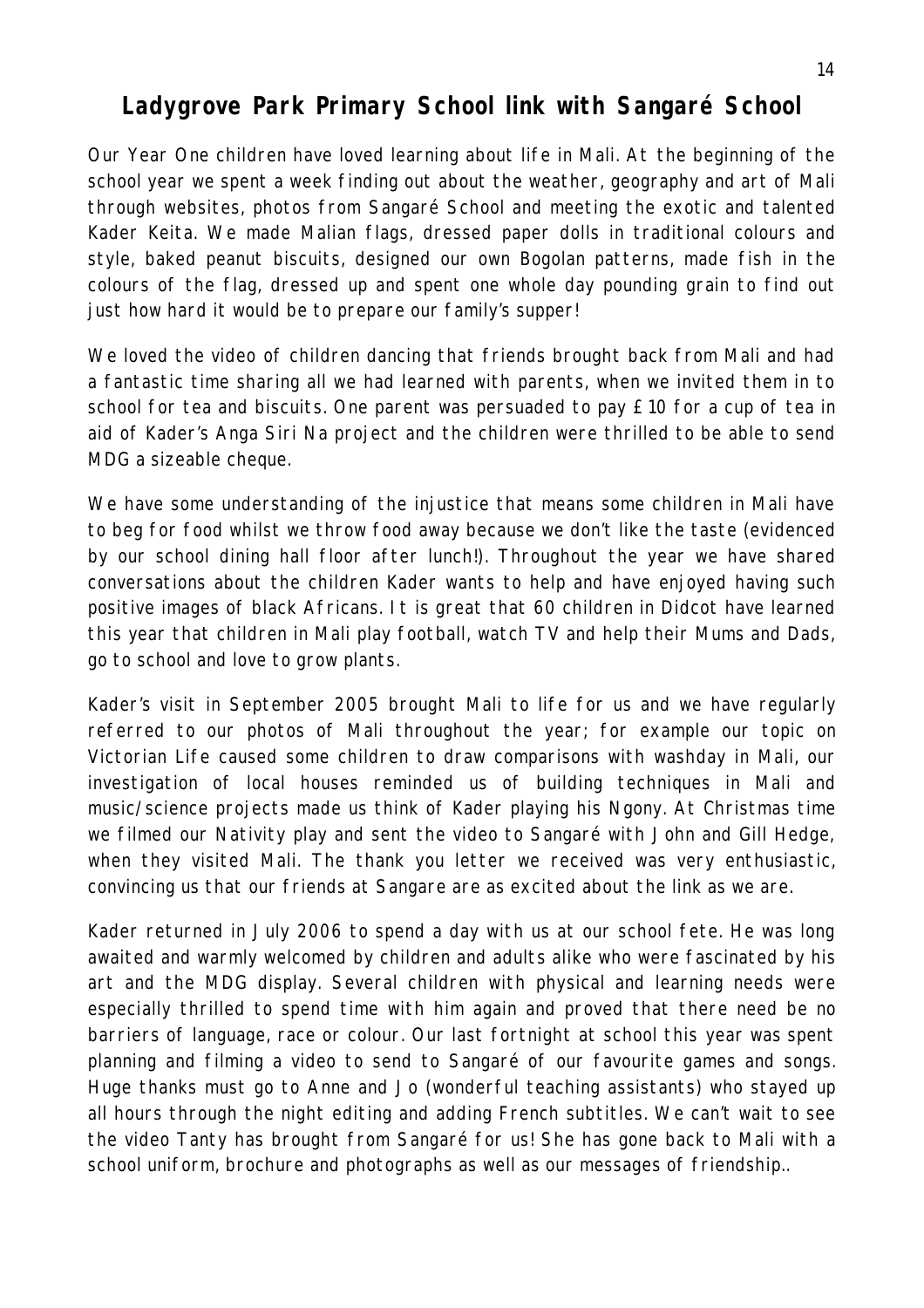

Language is no barrier. Kader Cream tea and lots of laughing. Keita and his Ngony.

The recent visit of Tanty and Gadio from J&D was equally wonderful in a different way. They were able to visit the Clumps Summer Club, an environmental education week that I was helping lead. It was great to share the vision of sustainable education and to learn of projects in Mali. Several children from the school, parents and members of staff were able to share a cream tea with Tanty and Gadio. We swapped videos of school life in Didcot and at Sangaré and were able to give them a tour of the school.

 At one point Gadio and Tanty told us that our school would make the Headteacher at Sangaré cry because the facilities in Mali are virtually non-existent and there is such a terrible shortage of trained, vocational teachers. They spoke of huge class sizes and children not receiving the education they deserve, of the desperate need for books and computers. They could not believe that we had a room dedicated to computers and were bowled away by the interactive whiteboards and landscaped school grounds with fantastic play equipment. I found our meeting exciting and humbling. How often do teachers in England complain about a lack of resources, time or support? I know I couldn't teach a class of 140 or so children!

### **Sarah Lawfull**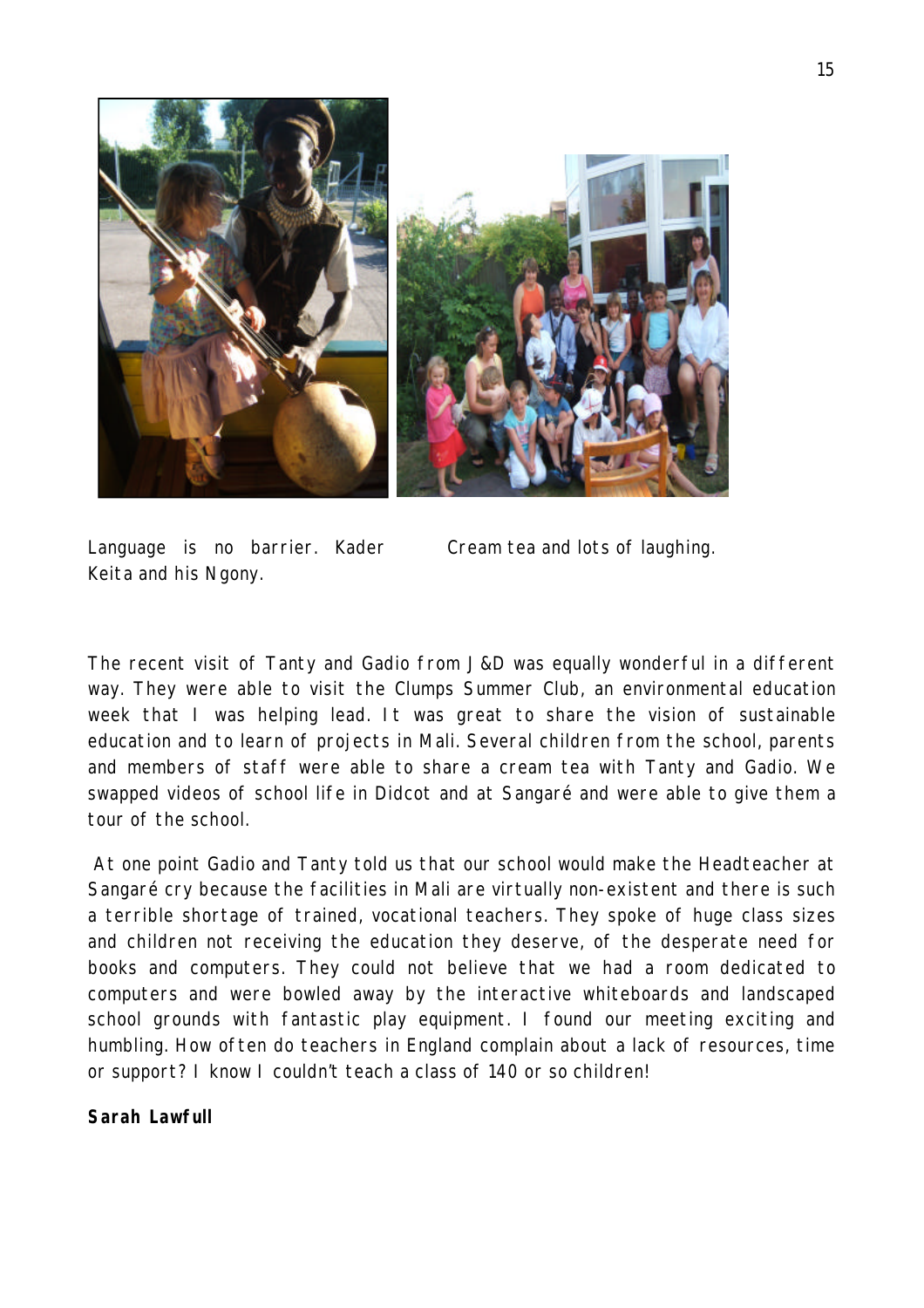# **Fair Trade and Malian Cotton**

During August 2006 week Marks and Spencer launched their new range in Fairtrade cotton. "Our customers care how our products are made" the Chief Executive said. It seems amazing that it was only last November that we went to the Fairtrade Foundation's public launch of Fairtrade cotton – along with some hard nosed retailers (including M&S) and found ourselves recruited as "volunteers" to collect some case studies during our visit to Mali in January 2006.

There are three million cotton farmers in Mali and the ones we spoke to were well aware of the unfair world subsidies and the political wrangling at the World Trade Organisation in Hong Kong in December 2005. We met farmers – men and women who are now selling through the Fairtrade Foundation – getting a good price for themselves and a premium to benefit the village as a whole.

The villages that MDG supports around Manankoro are economically dependent on cotton, which is their main cash crop – but they hadn't heard about the opportunities, benefits and challenges of Fairtrade. Embarrassingly we found ourselves "experts" in this hugely complicated issue invited to give a seminar in French to 100 members of the farmers co-operative in Manankoro!

So thanks to MDG the farmers in the villages supported by J&D are now making links with organic and Fairtrade cotton farmers in Sibirila - five hours drive away. MDG, at the request of J&D is also going to fund a conference for local farmers to take things further. Who knows – M&S jeans from Manankoro? If you want to know more we have written a report with case studies for the Fairtrade Foundation and can email it to you – contact us;  $-$  SUe@eynsham.org

**Sue Raikes and Adrian Moyes**